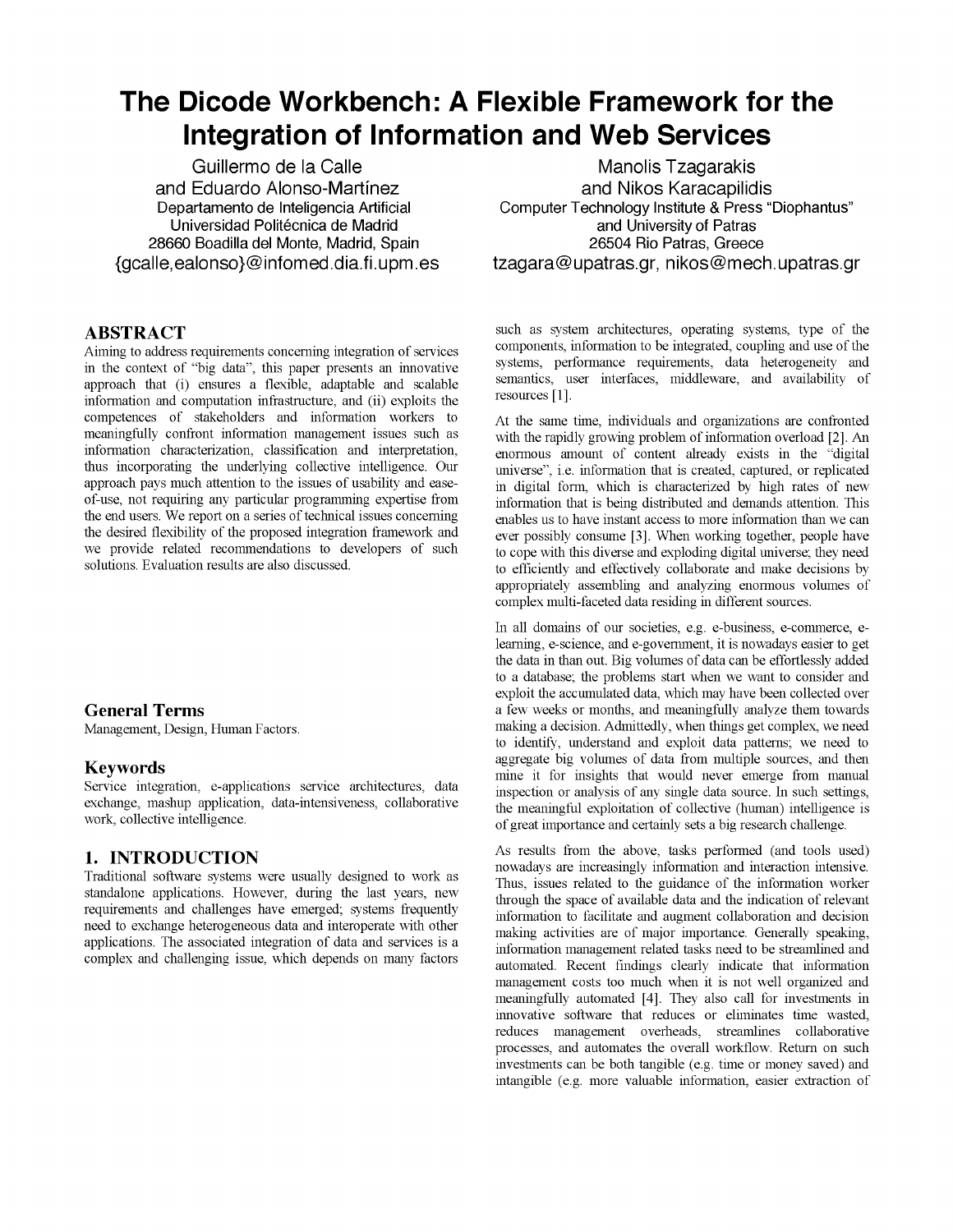hidden information, increase of information workers' satisfaction and creativity, improved collaboration).

Aiming to address the above requirements concerning interoperation and integration of information and services in the context of "big data", this paper presents the approach developed in an FP7 EU project, namely Dicode ([http://dicode-project.eu/\).](http://dicode-project.eu/) The proposed solution (i) ensures a flexible, adaptable and scalable information and computation infrastructure, and (ii) exploits the competences of stakeholders and information workers to meaningfully confront information management issues such as information characterization, classification and interpretation, thus incorporating the underlying collective intelligence. At the same time, it pays much attention to the issues of usability and ease-of-use, not requiring any particular programming expertise from the end users.

The remainder of the paper is structured as follows: The next section briefly reports on existing integration technologies and related integration efforts. Section 3 provides an overview of the Dicode project, focusing on the diversity of the services involved and their underlying technology. Section 4 is devoted to the project's approach towards integration of information and services, namely the Dicode Workbench; issues discussed include the technological solutions adopted to cope with the diversity of services, the design adopted towards facilitating interoperability, the interface and interoperability of services, data integration from both a conceptual and a technological point of view, as well as examples of use of the proposed approach. Finally, evaluation results and concluding remarks are given in Section 5.

# 2. BACKGROUND

A key challenge for integration systems is the adaptation of existing (legacy) systems. To ensure a successful integration, two factors are crucial: coupling and adaptation to standards. These factors may hamper the tasks of designing and implementing software systems, converting them into products that do not scale and hence will not be used. The coupling of a system is given by the degree of interdependency among modules and programs. It is desirable that this interdependency remains as little as possible, since a loose coupling between components facilitates the modification of any of the modules without affecting the rest of the parties. Adaptation to standards relies on the correct design and documentation of the system. Well-planned and designed systems have interfaces for integration between its modules. By using standards, the need to develop specific software to perform this integration is minimized.

*Service-oriented architectures* (SOA) [5] aim to address the above requirements; they are based on well-defined standards, which are focused on low coupling between modules. SOA is not a tool, technology or product, but a concept, a set of rules and principles to design software, regardless of the technology used in its development. SOA relies on the creation of some interfaces that abstracts away the underlying complexity. By using such interfaces, clients and providers may establish communication by only knowing the inputs and outputs of the services. SOA is usually implemented using *web services.* There are two main technologies to develop web services: WS-\* (SOAP-based web services) and RESTful [6]. RESTful web services appeared as an evolution of WS-\* to alleviate its complexity. RESTful services give more importance to information while WS-\* are more focused in message exchange.

Following the philosophy of SOA and based on web services technologies, a new concept for the integration of applications and services has appeared during the last years, namely the *web mashup* [7]. Web mashups are web applications combining data, functionalities, services and applications from different sources to define more complex services. The main features of mashups are the combination and aggregation of services and the visualization within a common interface. Two styles of mashup applications can be defined considering its architecture: client-based mashups and server-based mashups. The former are focused in user's web browsers to integrate and manipulate data coming from external sources. On the other hand, server-based mashups manipulate the information on the server and return the final results to the user's web browser. Independently from the style, mashup architectures are usually divided into three layers:

- data layer, to represent the information; technologies like XML, JSON and KML are used to codify the information.
- access layer, to retrieve the data used in the mashup; usually, data is accessed using API services implemented as web services (SOAP, REST).
- visualization layer, to present the aggregated information to users; user interfaces are developed using HTML, CSS, JavaScript or AJAX.

Generally speaking, there are several initiatives for developing mashup applications, such as *Yahoo Pipes* [8], *Google Mashup Editor* (GME), *Microsoft Popfly, Intel Mash Maker* [9], and *QedWiki.* All of them enable users to combine different services to create complex applications, but they present a common drawback: creating a new mashup application requires high technical (programming) skills that end-users usually do not have. Thus, most users cannot easily take advantage of this technology.

Projects and initiatives with objectives similar to those of Dicode include GRANATUM ([http://granatum.org\),](http://granatum.org) Doc@Hand [\(http://www.doc-at-hand.org\),](http://www.doc-at-hand.org) Health-e-Child ([http://www.health](http://www.healthe-child.org)[e-child.org\),](http://www.healthe-child.org) Virolab ([http://www.virolab.org\),](http://www.virolab.org) SIMBioMS [\(http://simbioms.org\)](http://simbioms.org), VPH Network of Excellence [\(http://www.vph-noe.eu\)](http://www.vph-noe.eu), and Ricordo [\(http://www.ricordo.eu\).](http://www.ricordo.eu) These either do not deal with big data issues, or they do not focus on the full (i.e. technical, conceptual and interface) integration of data mining and collaboration support issues which traditionally have been addressed independently [10-11]. Paying much attention to the data intensiveness of contemporary business contexts, Dicode aims to achieve such a full integration.

Other approaches developed to address information and service integration issues are discipline-specific. For instance, several efforts have been conducted in the area of Bioinformatics. A wellknown example is *my Experiment,* an online research environment that supports the social sharing of bioinformatics workflows, i.e. procedures consisting of a series of computational tasks, which can then be reused according to their specific requirements [12]. The *Galaxy Project* ([http://galaxy.psu.edu/\)](http://galaxy.psu.edu/) offers a web-based platform allowing researchers to perform and share analyses. *BioCatalogue* [13], a Web based service registry, allows users to annotate and comment on the available services in order to assist them in identifying suitable services.

In any case, the above approaches demonstrate a set of limitations, mainly concerning flexibility in the integration of services offered, as well as incorporation of the collective intelligence. As made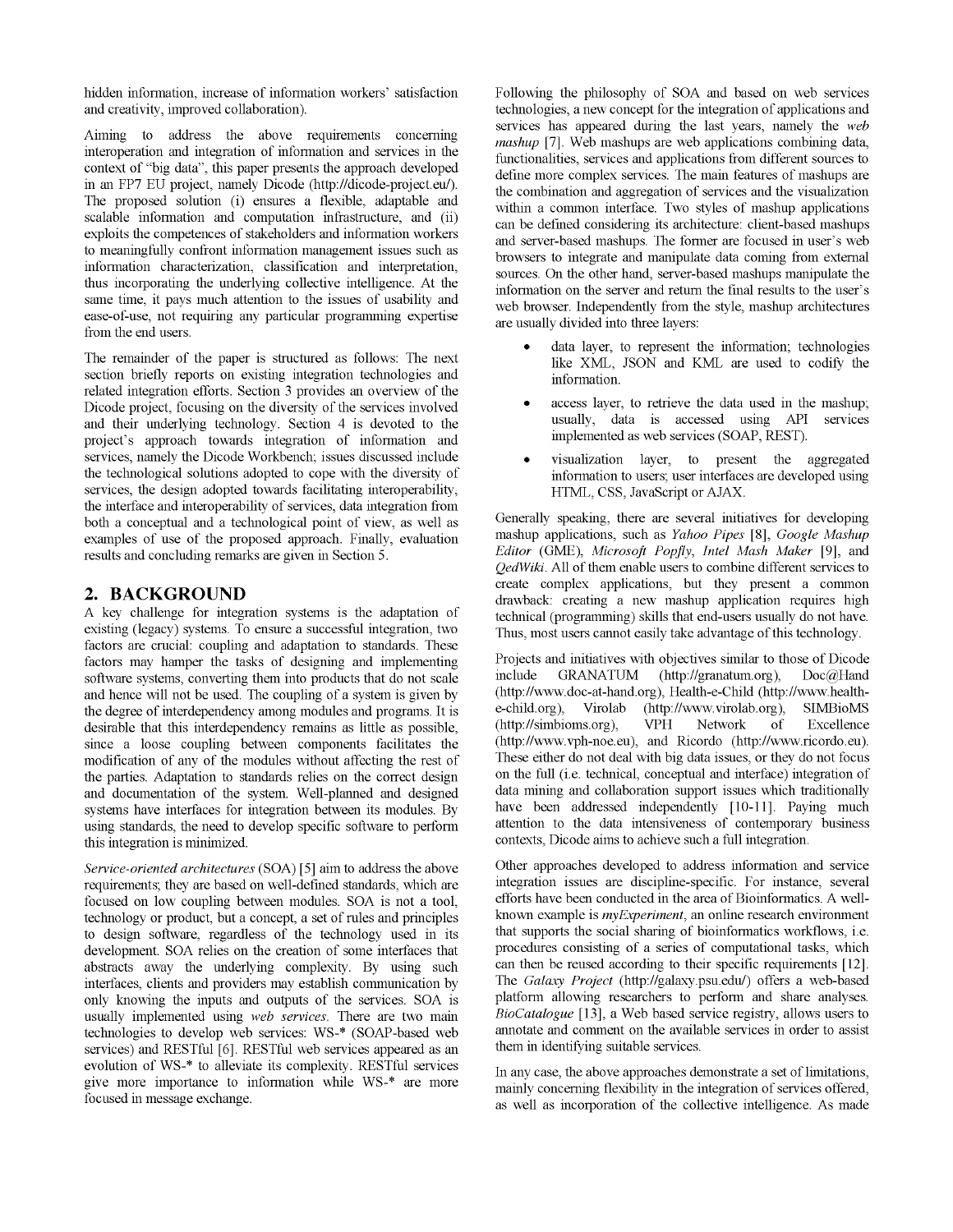

Figure 1. A snapshot of the Dicode workbench

clear in the next sections, in the Dicode project we have developed a highly flexible integration framework that enables users to easily set-up and work with their own collaborative workspaces (exploiting diverse web applications) by just using the mouse, without any need for programming. At the same time, through appropriately integrated collaboration and decision making support services, we provide users with means to foster and augment the human intelligence in order to extract the necessary insights for the solution of the issue under consideration.

# 3. THE DICODE PROJECT

The goal of the Dicode project is to provide the necessary infrastructure and environment that makes it easy for people to cope with a diverse and exploding digital universe when working together. In particular, Dicode aims at enabling efficient and effective collaboration and decision making by appropriately assembling and analyzing enormous volumes of complex multifaceted data residing in different sources. The environments under which Dicode is designed to be used are characterized by dataintensiveness and cognitive complexity. Representative examples of such environments, which serve as the test-bed of the Dicode approach, concern:

• clinical researchers and bio-scientists which need to locate and assemble huge amounts of data (including clinico-genomic data, molecular pathways, DNA sequence data etc.) and collaborate in order to draw new, insightful conclusions;

- radiologists, radiographers, clinicians, patients and researchers in the pharmaceutical industry, which engage into a decision making process with respect to clinical decisions and drug testing by examining a huge amount of heterogeneous and annotated datasets (including blood tests, physical examinations, X-rays, MRI scans, and free text journals of patients on their experience from treatments);
- marketing and brand specialists who need to forage web pages, blogs, forums and wikis for high level knowledge, such as public opinions about specific products and services, who monitor public responses to a new marketing launch, or who need to filter, collate and analyze findings to inform their strategy.

At the heart of Dicode's approach is the synergy of human (collective) and machine (artificial) intelligence, which traditionally have been considered separately. In the project's context, such synergy is accomplished by providing, integrating and orchestrating a set of interoperable services that reduce the data-intensiveness and complexity overload at critical decision points to a manageable level, thus permitting stakeholders to be more productive and concentrate on creative and innovative activities.

### 3.1 Diversity of Services in Dicode

Acknowledging the fact that in the context of big-data, users are required to use and orchestrate a diverse range of services, Dicode aims at providing the necessary technical infrastructure to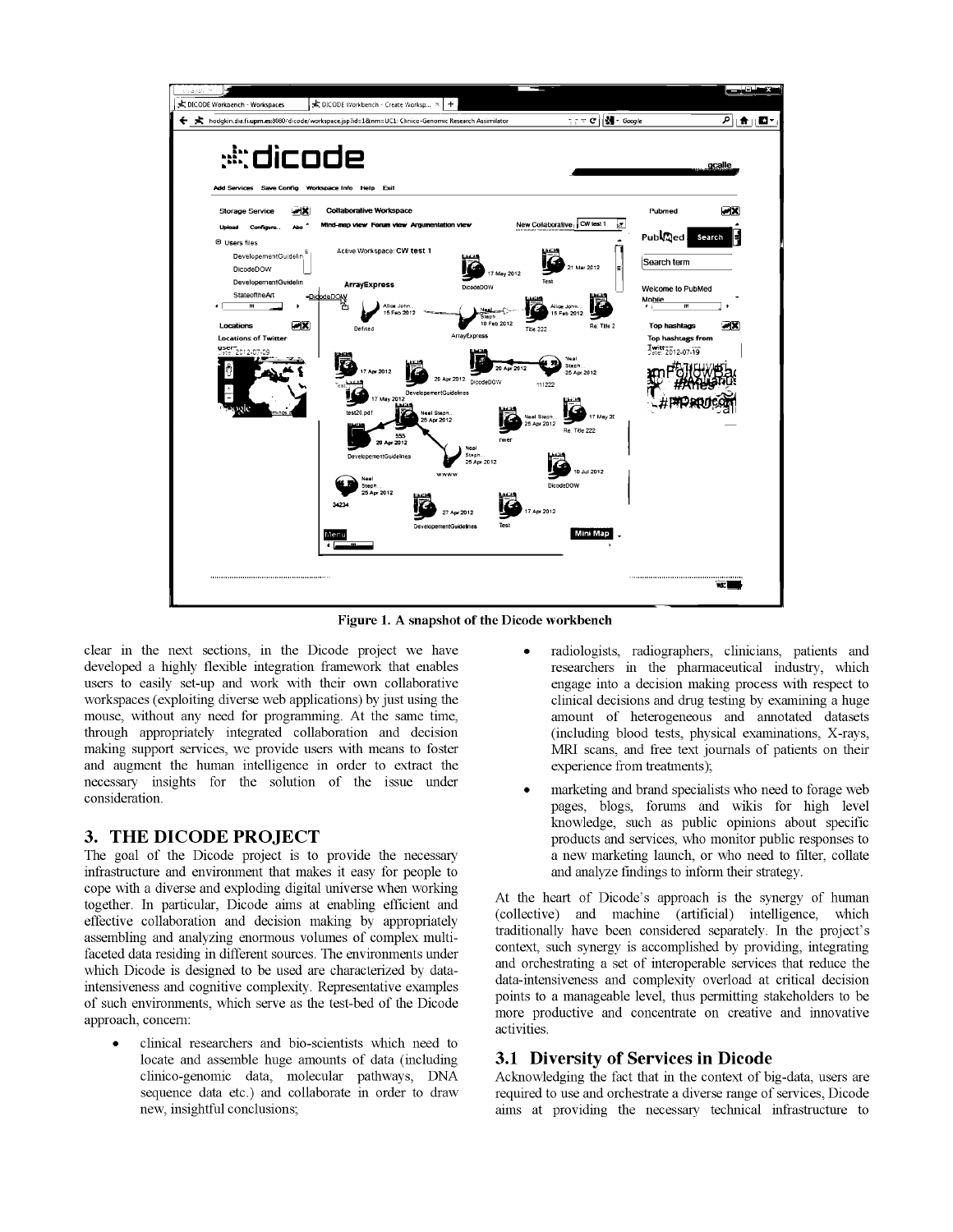

**Figure 2. Structure of a service integrated within the Dicode workbench** 

integrate such required services and make them easily accessible to the end users. The categories of services provided by the Dicode technical infrastructure include:

- • *Data acquisition services,* which enable the purposeful capturing of tractable information that exists in diverse data sources and formats, including external repositories. Such services offer the necessary interfaces to retrieve and store locally remote resources. A range of technologies are supported to retrieve data that include web services as well as web crawlers to acquire web-based resources.
- • *Data pre-processing services,* which efficiently transform raw data in a way that is suitable for use within the system. Such services enable the transformation of documents into appropriate forms, as well as data cleansing (e.g. removing noise from web pages, discarding useless database records).
- • *Data mining services,* which are built on top of a cloud infrastructure and other prominent large data processing technologies to offer functionalities such as high performance full text search, data indexing, classification and clustering, directed data filtering and fusion, and meaningful data aggregation. Advanced text mining techniques, such as named entity recognition, relation extraction and opinion mining, aid the extraction of valuable semantic information from unstructured texts.
- • *Collaboration support services,* which facilitate the synchronous and asynchronous collaboration of stakeholders through adaptive workspaces, efficiently handle the representation and visualization of the outcomes of the data mining services (through alternative and dedicated data visualization schemas), and accommodate a workflow engine that enables the

orchestration of a series of actions for the appropriate handling of data in each case.

• *Argumentation support services,* which augment individual and group sense-making and decisionmaking by supporting stakeholders in arguing about relevant information and knowledge, as well as by providing them with appropriate notifications and recommendations (taking into account parameters such as preferences, competences, expertise etc.). Based on pre-defined formalisms, this category of services deploys a set of reasoning mechanisms to aid stakeholders in monitoring the evolution of a collaborative discussion and assessing its outcome.

The above services rely on different frameworks to provide their functionality: they can be REST-based or rely on the SOAP framework ([http://www.w3.org/TR/soapl2-partl/\).](http://www.w3.org/TR/soapl2-partl/) The last two categories of services, as well as the interoperation of them with the data mining services, are specifically targeted towards the exploitation and enhancement of the collective intelligence of the stakeholders involved.

# 4. THE DICODE WORKBENCH

# 4.1 Description

Central to the Dicode approach is the concept of "workbench". Workbenches are Web-based applications that integrate - at the level of the user interface - various data mining and collaboration support services and make them available to the users (Figure 1). The objective is to provide users with a uniform and easy access to the available services. The type and number of services appearing on the workbench can be configured by end users according to the needs of the particular context and problem under consideration. New services can be easily integrated into the workbench. A widget-based approach [14] has been adopted to implement and integrate services within the Dicode workbench.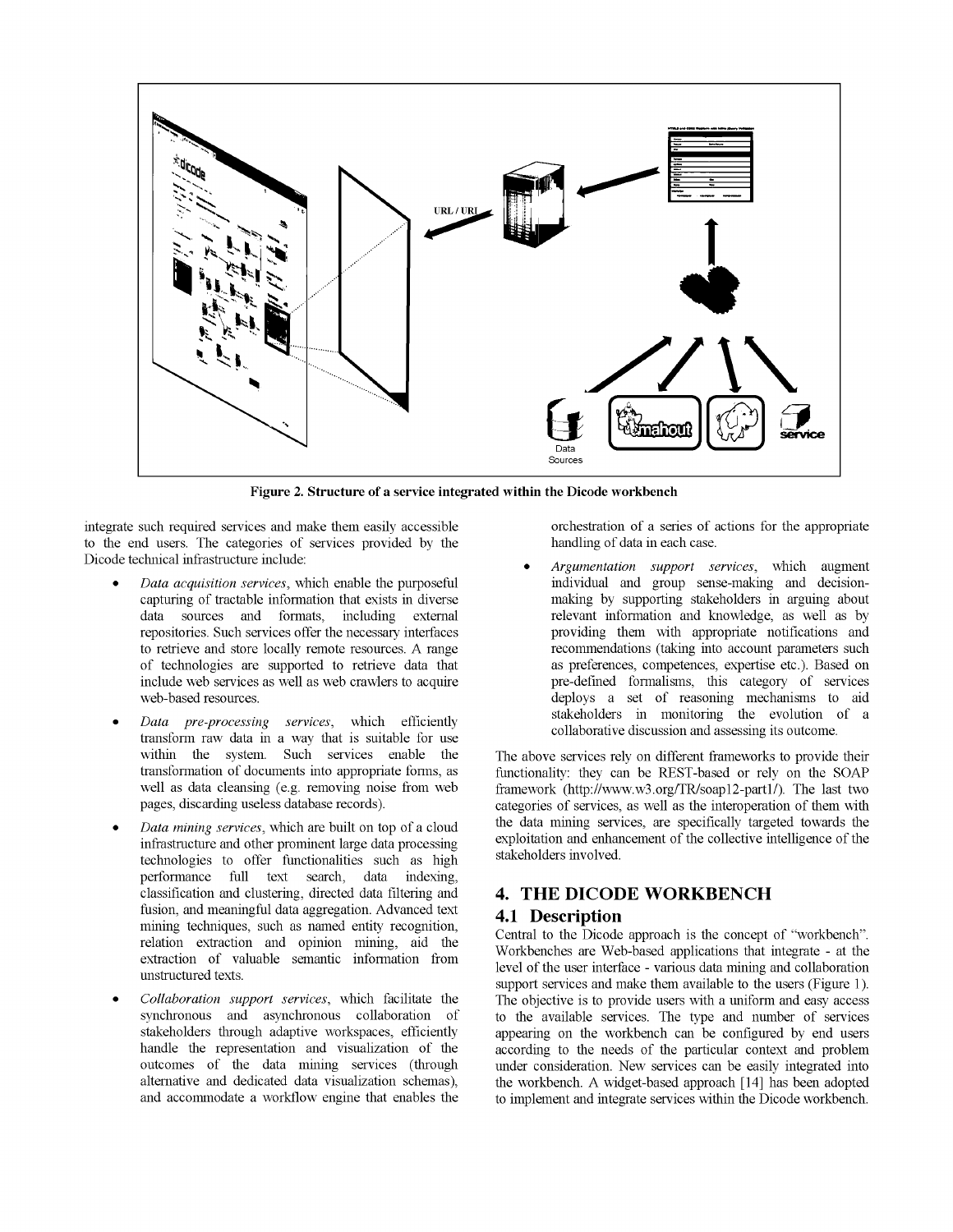Since the Dicode workbench is a web application, the idea of web widgets is appropriately applied.

A web widget can be defined as a small stand-alone software application that can be embedded within a web page and executed (used) by the end user. It is important to note that in widget applications, the host does not control the content of the widgets. This means that the behavior of the widget's contents is at the responsibility of the widget itself. Widget functionality or content cannot be managed or modified by the host. The host can only control whether the widget is shown or not, as well as the placement of the widget on the screen.

There exist different technologies, libraries and frameworks to develop widgets, but the most common ones are HTML, JavaScript and Adobe Flash. For the Dicode workbench, we used HTML5, CSS3 and JavaScript to implement the web interface (front-end) for the services developed by service providers. Other options are also acceptable.

As shown in Figure 1, widgets within the Dicode workbench are distributed in three "logical" columns: two small ones on the sides and one bigger in the middle of it. By default, the *collaborative workspace* (i.e. a particular web service supporting multiple-view argumentative collaboration among stakeholders) appears in the center, while the rest of services are located on the sides. However, the Dicode workbench allows users to maximize any of the widgets located on the sides. When a widget is maximized, it changes its position with the widget that is in the middle at that moment (thus reflecting where the focus of the attention is each time). Users sharing a workspace (e.g. belonging to a particular community of practice) may use the same set of services; in any case, they can customize their own view of the shared workspace by relocating (moving) the widgets. The position of the widgets is stored when a collaboration session terminates.

The Dicode workbench also allows users to easily add new services to the workspace. Users can search and add new services, provided that these have been previously registered by the service providers or developers in the system (the process of registering a new service is discussed in Section 4.2).

Apart from these aspects, which are primarily oriented towards end users, service developers have to consider that each service will be loaded into an *iframe element* [15]. Thus, all services have to be suitable to be displayed in such HTML control. Issues concerning development of services to be integrated in the Dicode workbench are discussed in the next subsection.

# 4.2 Developing services for the Dicode workbench

As mentioned above, the Dicode workbench uses iframe elements to display the services, but it is not responsible for their behavior. The only technical requirement for a service to be integrated into the workbench is that it can be loaded and displayed into an iframe. Inside an iframe, any web application that usually uses web technologies such as HTML, CSS and JavaScript can be displayed. The recommendation for developers is to use state-ofthe-art web technologies such as HTML5, CSS3, JavaScript or jQuery.

Figure 2 depicts the structure of a service integrated within the Dicode workbench. The service performs a concrete task or a set of tasks; for instance, it may retrieve information from a database,

analyze datasets or execute complex algorithms. The results of this task are presented through a web interface. This web interface is deployed in a web server and it is accessible via a URL/URL This URL/URI is used by the Dicode workbench to display the web interface within an iframe element. In this way, a bidirectional communication can be established, i.e. information may flow from the service to the Dicode workbench and from the workbench to the service, for instance, to communicate actions executed by the user in the workbench or data provided by the user to parameterize the service.

To integrate an application or a service in the Dicode workbench, service providers and developers have to follow the following steps:

**1. Develop the service,** i.e. to implement the "logic" of the service. A service might be as simple as displaying a message or perform an addition, and as complicated as running complex algorithms using high performance toolkits. These services can use any technology or library because the Dicode workbench is not aware about it.

Developers should also take into account that the service will be probably invoked from outside the service. Thus, a public interface to invoke the service should be created. Our recommendation is to create web service interfaces based on RESTful or WS-\* (SOAP) services [6].

**2. Develop a web interface of the service,** to enable users interacting with the service. Users should be able to invoke and use the service from this web interface. In fact, this web interface acts as a "wrapper" for the service. Additionally, if the service needs or can be invoked with different parameters, the web interface could also provide facilities to users to establish such parameters.

Designers and developers have to carefully consider the available space devoted to widgets in the Dicode workbench. Widgets cannot properly display traditional web applications designed for high resolutions. Applications for widgets are more similar to mobile applications regarding user interface. In particular, for the Dicode workbench, widgets can have two possible states as commented for the layout shown in Figure 1: maximized in the middle or minimized on the sides. Ideally, the web interface should suit to the actual resolution by using a "liquid and elastic design" [16].

Depending on the type of integration required for the service, developers have also to consider some additional requirements listed in Section 4.3.

- **3. Deploy the service and the web interface.** Both elements have to be accessible through the Internet via an URL/URI. Thus, they have to be deployed in a web server.
- **4. Register or publish the service.** The Dicode workbench can display only those services that have been previously registered in the system. A registry of annotated services is maintained by the Dicode workbench. To register a service, service providers have to provide metadata about their service, such as its name and description, annotations according to the sensemaking operations contained in the DicodeONtology (DON) [17], or the URI where the service is running. The latter is the most important field to integrate the service within the workbench.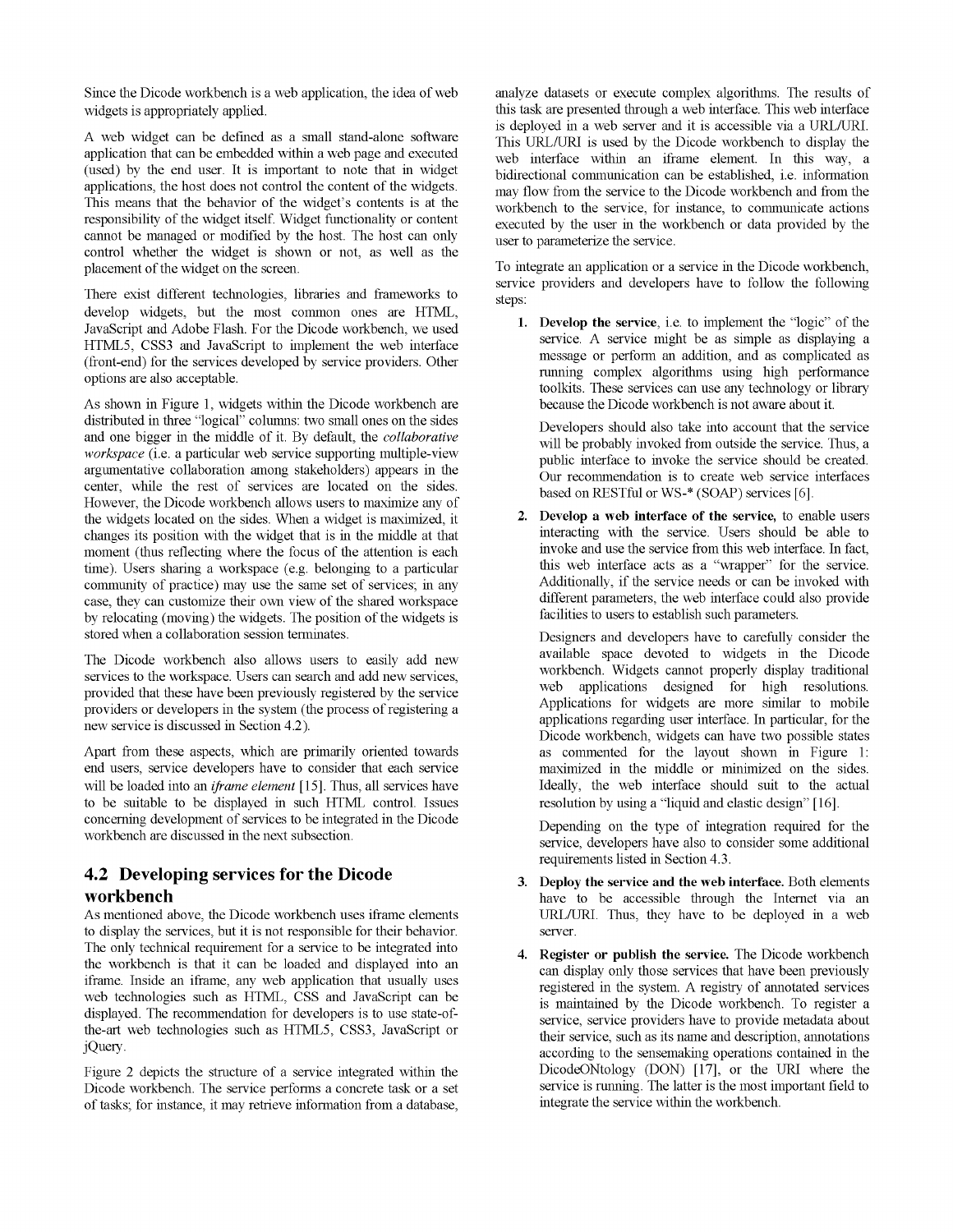### **4.3 Integrating services**

As discussed above, the Dicode workbench can be considered as a mashup web application, allowing users to share resources under a common framework. Mashup applications usually consist of applications showing together different components such as, for instance, *iGoogle* [18]. But traditionally, these components neither share information nor communicate in any other way. In the Dicode project, we are moving one step ahead by enabling users to move data from one widget to another, just by using the mouse. The system architecture is designed to maintain a loose coupling among all integrated resources.

Besides the integration at the level of the user interface (called "light integration" in Dicode), services are also integrated at a deeper, semantic level (called "full integration"). Such integration allows services to exchange data in order to share data between services. This allows for example to support "drag-and-drop" functionality between the Dicode services, in order to support the passing of necessary data from one service to another. The two different modes of integrating services in Dicode are described in more detail below.

- **1. Light integration.** It can also be called "visual integration". This consists in the traditional mashup approach, i.e. services/applications are displayed together within the same web interface. No interactions happen between services, thus each service works as a standalone application.
- **2. Full integration.** Services are not only displayed within the same application, but data can be exchanged among them. Different mechanisms have been developed to communicate data among services. Web interfaces of these services need to implement a set of functions to properly carry out such communication.

The Dicode workbench provides both integration methods to end users. Service developers can select the level of integration desired for their services.

### *4.3.1 Light Integration*

This is the integration approach followed by the mashup application, where different components are just displayed together within a common interface. To carry out this form of integration in the Dicode workbench, service developers only need to follow the steps described previously, i.e. develop the service, develop the web interface, deploy both elements in a web server and publish the service (URI to the web interface) in the Dicode workbench. As soon as these steps are successfully completed, services can be located and added by users to their shared workspaces.

#### *4.3.2 Full Integration*

This integration approach allows interaction and data sharing between components integrated within the same platform. Interactions in the Dicode workbench are envisioned as events triggered when users move (drag with the mouse) items from one widget to another.

We have designed a loosely coupled architecture based on the idea of message passing interfaces (MPI) [19]. In particular, we exploited the *postMessage* mechanism provided by HTML5 [20]. This mechanism allows applications running in different windows or frames to communicate information (plain text) across different

origins and domains. Although the content of the message can only be plain text, this is enough to communicate almost everything using, for instance, URIs or REST references.



**Figure 3. Communication between widgets in the Dicode workbench** 

As shown in Figure 3, the Dicode workbench acts as a message "mediator" between the different widgets. When the Dicode workbench detects that the user wants to move one element from one widget to another, it takes the element from the origin source and send a message containing the element to the target widget. Then, the target widget receives the message, interprets it and performs the actions associated to that message. Both reception and sending messages are optional for widgets (iframes), while it is at the responsibility of service developers to incorporate them. These functionalities are implemented in JavaScript using the facilities of HTML5. Some examples of the code to be incorporated in the web application interface are given below.

#### *a) Sending an item*

There are two requirements needed to send items in the Dicode workbench:

- All HTML elements which can be dragged must be labeled as *draggable;*
- To define the information to be sent when the item is dragged.

| <html><br/><head></head></html> | doctvpe html |                                                 |                                                                                                                                                                                                    |                                                                                                                                                                                                    |                                                                            |
|---------------------------------|--------------|-------------------------------------------------|----------------------------------------------------------------------------------------------------------------------------------------------------------------------------------------------------|----------------------------------------------------------------------------------------------------------------------------------------------------------------------------------------------------|----------------------------------------------------------------------------|
|                                 |              | <scriptsrc="is dragdrop.js"=""></scriptsrc="is> |                                                                                                                                                                                                    |                                                                                                                                                                                                    |                                                                            |
|                                 |              |                                                 |                                                                                                                                                                                                    |                                                                                                                                                                                                    |                                                                            |
| <bodv></bodv>                   |              |                                                 |                                                                                                                                                                                                    |                                                                                                                                                                                                    |                                                                            |
|                                 |              | event)"> item1 $\le$ /a>                        | <a draggable="true" href="#" ondragstart="processDragStart(this.href,&lt;/td&gt;&lt;/tr&gt;&lt;tr&gt;&lt;td&gt;&lt;/td&gt;&lt;td&gt;&lt;/td&gt;&lt;td&gt;event)"> item2 <math>\le</math>/a&gt;</a> | <a draggable="true" href="#" ondragstart="processDragStart(this.href,&lt;/td&gt;&lt;/tr&gt;&lt;tr&gt;&lt;td&gt;&lt;/td&gt;&lt;td&gt;&lt;/td&gt;&lt;td&gt;event)"> item3 <math>\lt/</math>a&gt;</a> | <a href="#" draggable="true" ondragstart="processDragStart(this.href,</td> |
|                                 |              |                                                 |                                                                                                                                                                                                    |                                                                                                                                                                                                    |                                                                            |
|                                 |              |                                                 |                                                                                                                                                                                                    |                                                                                                                                                                                                    |                                                                            |
|                                 |              |                                                 | Figure 4. Example code to allow items to be dragged                                                                                                                                                |                                                                                                                                                                                                    |                                                                            |

To label an element as *draggable,* an attribute to the tag of this element has to be added as shown in the example code given in Figure 4. Working like this, browsers can identify those elements as *draggable.*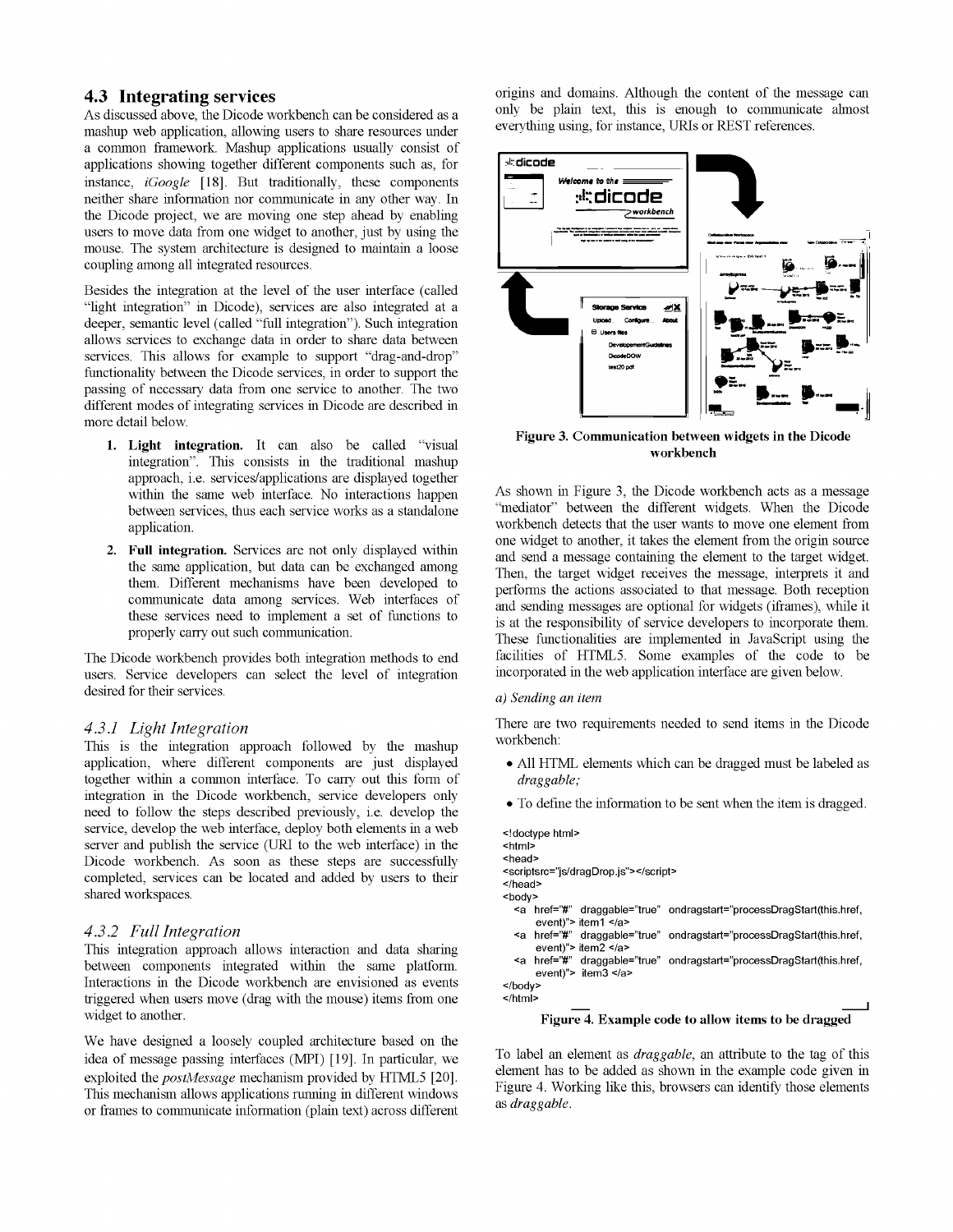In Figure 4, a file named *dragDrop.js* and containing JavaScript code is imported. This file contains the functions to handle the drag behavior of an item and receives the associated messages. The full content of *dragDrop.js* file is given in Figure 5.

To establish the information to be sent, it is needed to add an event to the *draggable* items and define a function to process the event. Usually, this function will define the information to be exchanged between widgets. There are two options to add an event to an item:

- To include the event in the HTML code as shown in Figure 4; *ondragstart* is the name of the event that is triggered when users start a drag action; *processDragStart* is the name of the function to process the event.
- To invoke the function *addEvent,* included in the code shown in Figure 5, for each draggable item. Using tools and libraries such as, for instance, cssQuery [21], the DOM of the document can be examined looking for items defined as draggable ones.

Once the "listeners" for the events are established, service developers have to codify the functions to attend the events. As described above, we have adopted a message passing strategy.

/\* dragDrop.js \*/

```
varaddEvent = function(obj, evType, fn){ 
if (obj.addEventListener) { //W3C DOM 
obj.addEventl_istener(evType, fn, false); 
    } else if (obj.attachEvent) { //IE DOM
obj['e' + evType + fn] = fn;obj[evType + fn] = function() \{ obj["e" + evType + fn](self.event); }obj.attachEvent("on" + evType, obj[evType + fn]); 
   } 
}; 
functionprocessDragStart(ref, e){ 
var message; 
message = '{"Item": {\n' + '\t"type": "File",\n' + '\t"name": "",\n' + '\t"uri": "'+ref+"',\n' +'\t"format": "",\n'
                + Y'description": '"'\n' + '\t}\n}'; 
if (parent. postMessage) { 
parent, post Message(message,"*"); 
   } else { 
alert ("Your browser does not support the postMessage"); 
   } 
}; 
functionOnMessage (event) { 
var message = event.data; 
//Check the location of the caller 
//Opera earlier than version 10 
if ('domain' in event) { 
if (event.domain != "hodgkin.dia.fi.upm.es:8080") { return;}
} 
// Firefox, Safari, Google Chrome, Internet Explorer from version 8 and Opera from version 10
if ('origin' in event) {
http://hodgkin.dia.fi.upm.es:8080") { return; }
} 
// TODO Treatment of the received message 
alert ("RECEIVED: "+message); 
};
```
**onload = function** () **{** addEvent(window, "message", OnMessage); };

Thus, that function should be used to construct the message that the service wants to communicate to the other services. In Figure 5, an example of such function is provided. In this case, one message is created following the message structure adopted. After the message is created, it is sent to the parent window, i.e. the Dicode workbench.

#### *b) Receiving an item*

To receive messages in the application, two requirements are needed:

- To create a listener to receive messages in the application/service. An example of how to create such a listener is shown at the end of the code given in Figure 5. This listener will be associated to the window/iframe where the application is running.
- To define and codify the treatment of the information received into the message. In the example of Figure 5, the function *OnMessage* has been defined for such purpose. In this case, the function *OnMessage* checks the origin of the message to prevent from unauthorized uses, and then the content of the message is shown in a popup window. Treatment of messages can be as simple as presented, but it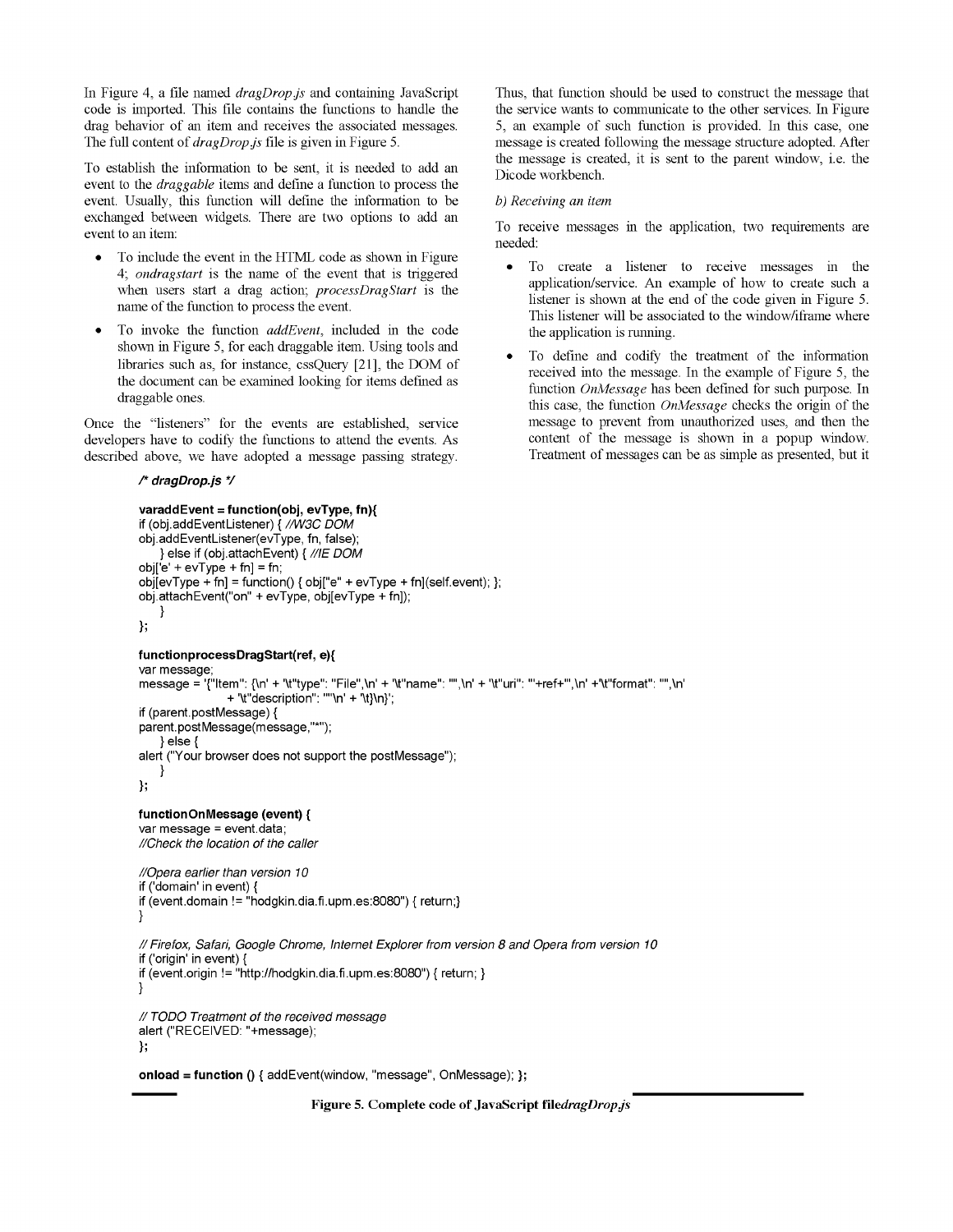can be as complex as service developers need.

Methods proposed can be refined by service developers by using jQuery [22, 23] or other libraries. At the moment, interactions between widgets are triggered by users when they move elements from one widget to another. However, this architecture could be extended to allow widgets/services to trigger events for sending data to other widgets/services by following a "publish-subscribe" design pattern.

### *c) Message formats*

The message passing approach requires that both emitter and receiver agree on a common format for exchanging information. In the Dicode project, we have adopted a message format based on JSON [24]. A preliminary set of basic messages has been defined to be used by the applications/services within the Dicode workbench. These are listed in Table 1 (parts appearing in italics have to be completed by the sender with the proper information). This set is not closed; it could be easily expanded with more types of messages.

**Table 1. Set of JSON message in the Dicode workbench** 

| Type of item | Message format |                                                                                                     |  |
|--------------|----------------|-----------------------------------------------------------------------------------------------------|--|
| File         | {Item: {       | type: File,<br>name: name,<br>uri: <i>uri</i> ,<br>format: format,<br>description: description<br>ł |  |
| Image        | {Item: {       | type: Image,<br>name: name,<br>uri: <i>uri</i> ,<br>description: description                        |  |
| Text         | {Item: {       | type: Text,<br>content: content                                                                     |  |
| Link         | {Item: {       | type: Link,<br>uri: uri                                                                             |  |

# 4.4 Usage Examples

The mechanisms facilitating the integration of the diverse range of services provided in Dicode allows users to introduce different work practices, which differ from those with which they engaged during their daily routine. Before the Dicode workbench, users working with high-throughput scientific data (such as those found in clinico-genomic, biomedical and marketing research) had to "cross" them among several applications, which can be web and desktop based. Such work practices introduce great overhead in managing the relevant data and applications, ultimately disrupting the everyday work of users. In the context of the Dicode workbench, such tasks can be streamlined and automated, relieving users from such concerns.

In particular, within the context of the Dicode workbench users are able to:

- Pass parameters and start the execution of data mining services by simply dragging and dropping data sets from one widget onto the desired algorithm residing in a different widget.
- Invoke data pre-processing services by dragging and dropping onto them the data they need to transform.
- Access the outcomes of the invoked data mining services, which are automatically published in the respective widgets, after the services terminate their execution.
- Discuss the outcomes of the data mining services and involve them in decision making processes, by uploading them into the collaboration workspace (by dragging and dropping the relevant files from one widget to the other).

The integration model in Dicode also allows the uploading of data mining algorithms into collaboration workspaces; such algorithms can be treated as any other collaboration item. In addition, such items (representing data mining algorithms) can be executed from within the collaboration workspace. Our approach allows users to monitor their status. After the execution of these algorithms, their outcomes are automatically uploaded into the collaboration workspace, and can be part of an ongoing discourse. For instance, users may comment on them, express arguments in favor or against the algorithm and/or the data source chosen etc. (more about this kind of collaborative analysis of data and the associated incorporation of the collective intelligence offered by the Dicode approach can be found in [25]).

# 5. DISCUSSION AND CONCLUSIONS

The Dicode project goes through an ongoing evaluation process. The first evaluation round aimed to assess a series of key success indicators concerning the maturity of the technology used, as well as the usability and acceptability of Dicode services in three reallife contexts (clinic-genomic research, medical decision making, and opinion mining from Web 2.0 data). Evaluators were asked to read a service-specific scenario, experiment with the Dicode services (and workbench), and fill in a mixed-type questionnaire (responses expected were in both quantitative and qualitative form). As far as the Dicode workbench is concerned, the sample consisted of 58 evaluators with varying background knowledge in bioscience fields. Answers to the quantitative questions of the questionnaires were given in a 1-5 scale, where 1 stands for T *strongly disagree'* and 5 for 7 *strongly agree'* [26-27].

Figure 6 summarizes the evaluators' responses relative to the overall quality of the Dicode Workbench. As shown, the evaluators agreed (median: 4, mode: 4) that its objectives are met, that it is novel to their knowledge, that are satisfied with its performance and that they are overall satisfied with it. The evaluators were neutral (median: 3, mode: 3) with respect to whether the Workbench addressed the data intensive decision making issues. Related comments were: *'Some kind of 'roadmap' would be appreciated'; 'Getting started is a bit confusing for a new user'.* As long as its acceptability is concerned (such results are not shown in Figure 6), the evaluators agreed (median: 4, mode: 4) that the Workbench has the full set of functions they expected, that its interface is pleasant and that they will recommend it to their peers/community.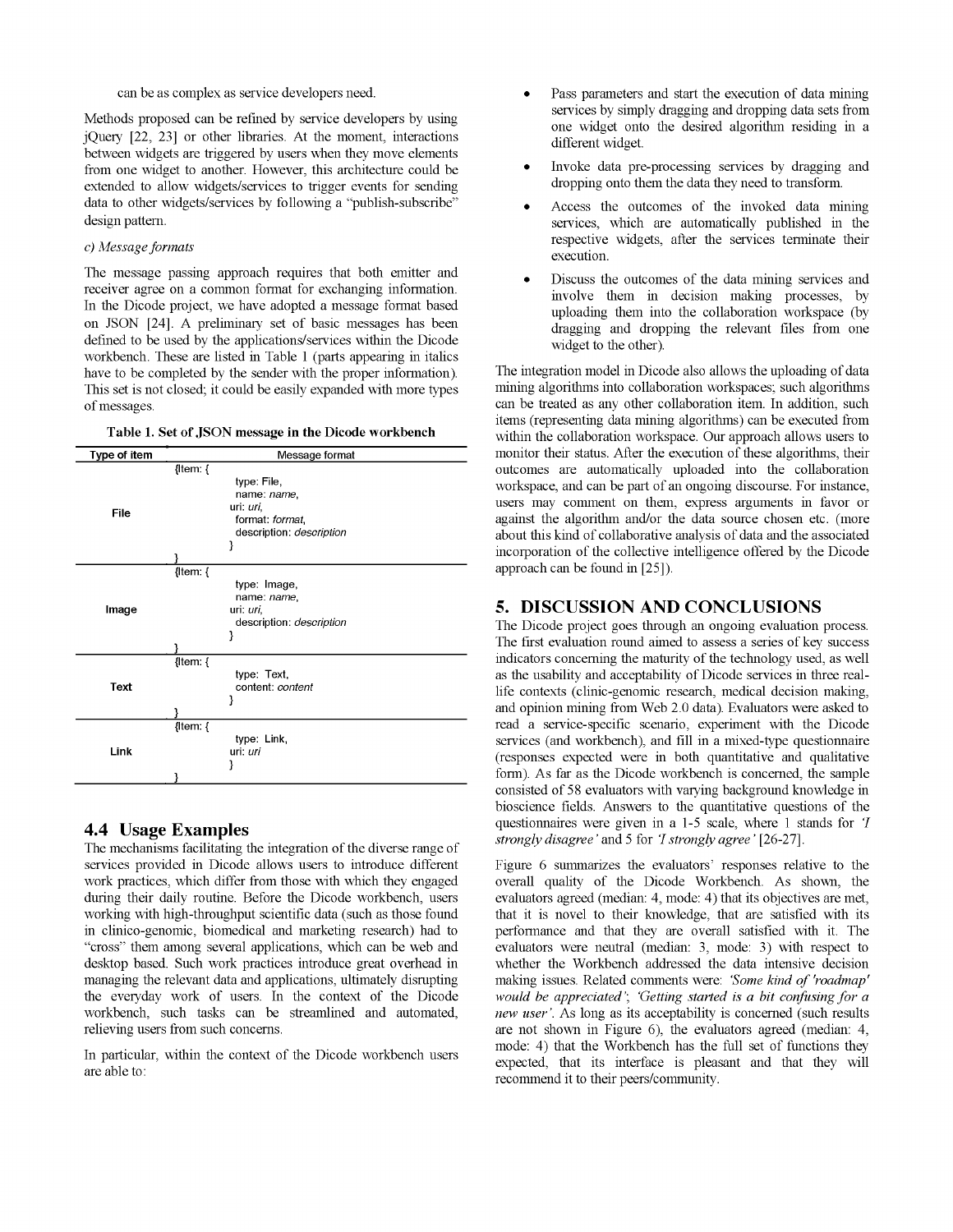

**Figure 6. Evaluation results for the Dicode Workbench** 

Taking into account the feedback received from the first evaluation phase of the Dicode project, it is shown that our overall approach offers an innovative solution that reduces the data-intensiveness and overall complexity of real-life collaboration and decision making settings. Future work directions concern (i) the improvement of Dicode workbench in terms of its documentation, functionalities of user interface and overall performance, and (ii) its testing in various data-intensive contexts towards further assessing its applicability and potential.

We argue that the Dicode workbench provides a flexible, easy-touse and scalable integration framework, which provides two types of integration: (i) *Light integration,* during which any web application can be used within the workbench as long as it publishes a REST-based interface. Users may register and integrate any web application by providing the application's URL. Such features make the workbench a powerful tool even for novice users, (ii) *Full integration,* where a set of mechanisms for exchanging data within the context of the workbench is defined, thus enabling the integrated services to exchange data. Such way of integrating services goes beyond mashup-based approaches, which in general do not allow sharing of information among applications; support for such features must be explicitly designed and implemented.

The Dicode workbench exploits and augments the underlying collective intelligence. Our approach is able to enhance the way that people think and act during a collaborative and data-intensive task by making it easier for them to mine and interpret data, and

accordingly propose, amend or enhance collective actions [28]. Such advancements will ultimately shape innovative work methodologies for dealing with the problems of information overload and cognitive complexity in diverse collaboration and decision making contexts. Both individual and collaborative sense making will be augmented through the meaningful exploitation of prominent data processing and data analysis technologies. The solution offered is user-friendly and built on the synergy of human and machine intelligence. It masks the overall complexity of the underlying issues, thus allowing stakeholders to easily interact with large and complex data, providing them with meaningful recommendations upon which they can base their decisions and actions. Moreover, machine-tractable knowledge concerning the full lifecycle of collaboration and decision making is accumulated and maintained. Consequently, the solution offered by the Dicode project augments the productivity of stakeholders.